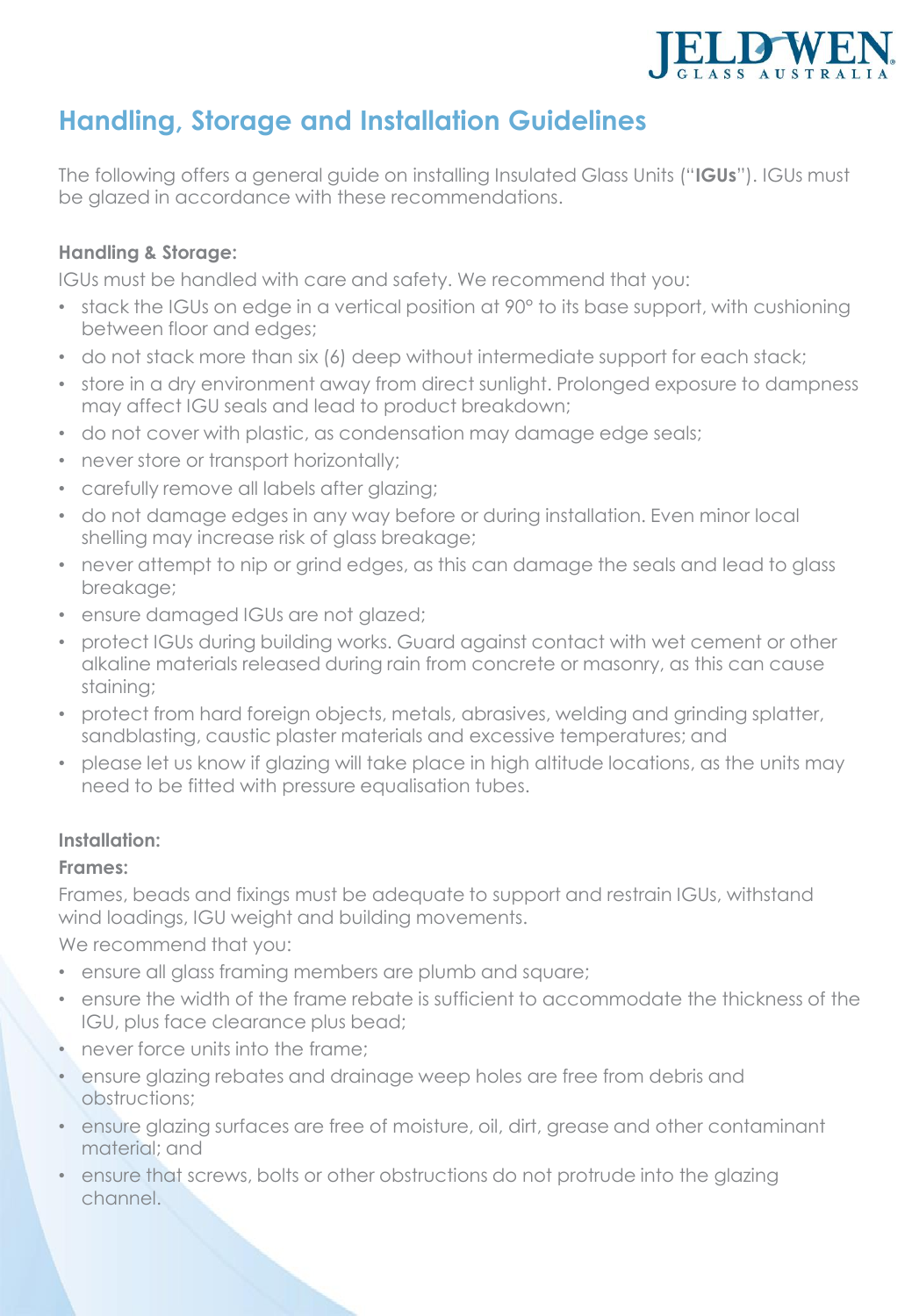

# **Handling, Storage and Installation Guidelines**

#### **Clearance:**

IGUs must have adequate edge clearance for the full thickness of the unit. We recommend that:

- setting blocks must allow drainage to pass to weep holes;
- any point loading must be prevented;
- edge clearance should be not less than 10mm, and face clearance not less than 5mm; and
- edge cover should be a minimum of 12mm.

### **Sealing / Drainage:**

To ensure proper performance at all times, all external junctions of glass and frame must be effectively sealed against penetration of weather. We recommend that you:

- install the IGU so that lodgement of water in the frame is prevented in the proximity of the edge, as prolonged contact with moisture may lead to seal failure;
- ensure rebates are well drained with a minimum of 2 weep holes per sill, each 7mm x 3mm at maximum 500mm centres;
- ensure there are no nails or similar material within the rebate; and
- ensure that any timber or concrete frames in contact with glazing compounds are completely sealed with an appropriate sealer.

### **Setting Blocks:**

IGUs must be centrally located in the frame, with the bottom edge resting on two fullwidth setting blocks. We recommend that these setting blocks:

- must be at least the full width of the unit, plus 3mm greater than the unit thickness;
- when pushed hard against the back of the rebate, must fully support the bottom edge of the unit across its full width;
- must use minimum 3mm thick (for residential applications) and 6mm thick (for commercial applications) non-absorbent, resilient neoprene, santoprene or EPDM, 85 ±5 durometer specification;
- shall be not less than 30mm per square metre of glass area in length;
- must be compatible with the IGU edge seal in terms of composition;
- should (with the exception of pivot sashes) be placed one quarter of the frame length in from each corner, or 150mm from corners, whichever is greater; and
- should (for pivot sashes) be placed over the pivot point.

### **Environmental Conditions:**

We recommend that you:

- protect IGU edge seals from UV rays, which may break down the compounds contained within the seals; and
- do not expose an IGU to chemical fumes or gases other than those present in normal clean atmospheric air, or to radiation of any type other than normal sunlight.